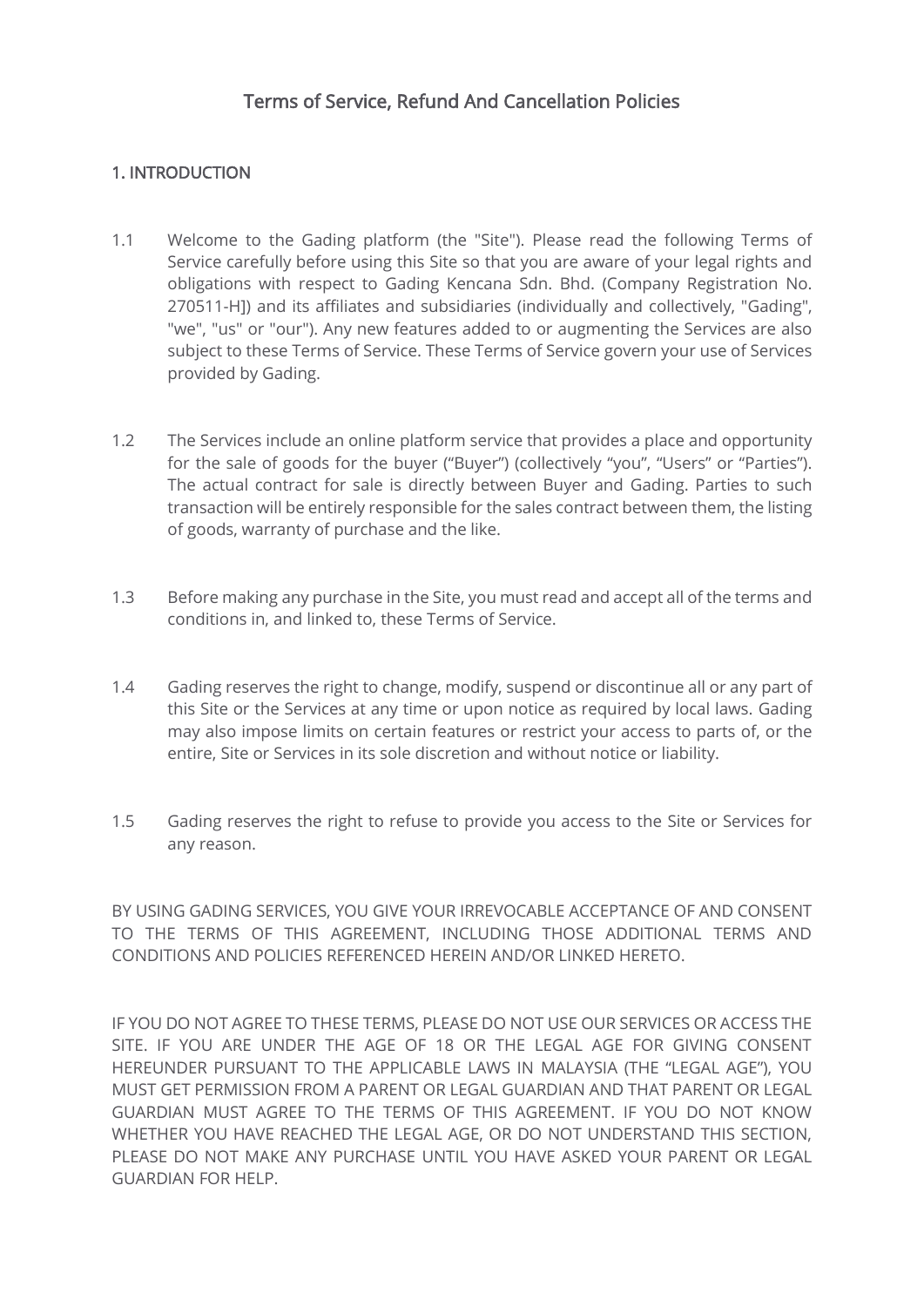## 2. PURCHASE AND PAYMENT

2.1 Gading supports one or more of the following payment methods:

### (i) Credit Card

Card payments are processed through third-party payment channels and the type of credit cards accepted by these payment channels may vary depending on the jurisdiction you are in.

#### (ii) Bank Transfer

Buyer may make payments through an Automated Teller Machine or internet bank transfer ("Bank Transfer") to our designated Gading Current Account. Buyer must provide Gading with the transfer receipt or payment transaction reference for verification purposes through email to the designation email address placed in the Site. If payment confirmation is not received by Gading within three (3) days, Buyer's order will be cancelled.

#### (iii) Instalment Purchase Plan

Buyers may opt for instalment plan for orders exceeding RM 1,000. Payment via instalments is processed through third-party channels. The banks that currently support instalment plans are Maybank, RHB, UOB and AFFIN.

2.2 Gading takes no responsibility and assume no liability for any loss or damages to Buyer arising from shipping information and/or payment information entered by Buyer or wrong remittance by Buyer in connection with the payment for the items purchased. We reserve the right to check whether Buyer is duly authorised to use certain payment method, and may suspend the transaction until such authorisation is confirmed or cancel the relevant transaction where such confirmation is not available.

#### 3. DELIVERY

We deliver to your home or office via our nationwide logistic network. Products are dispatched from our warehouse. Delivery normally takes between two (2) to four (4) weeks, or up to 8 (six) weeks for large capacity depending on stock availability.

All deliveries must be signed for when you receive them. If you are unable to receive delivery of your items at proposed date or if you haven't received them within a reasonable period, Contact Us for further instructions.

#### 4. CANCELLATION, REFUND, RETURN AND REPLACEMENT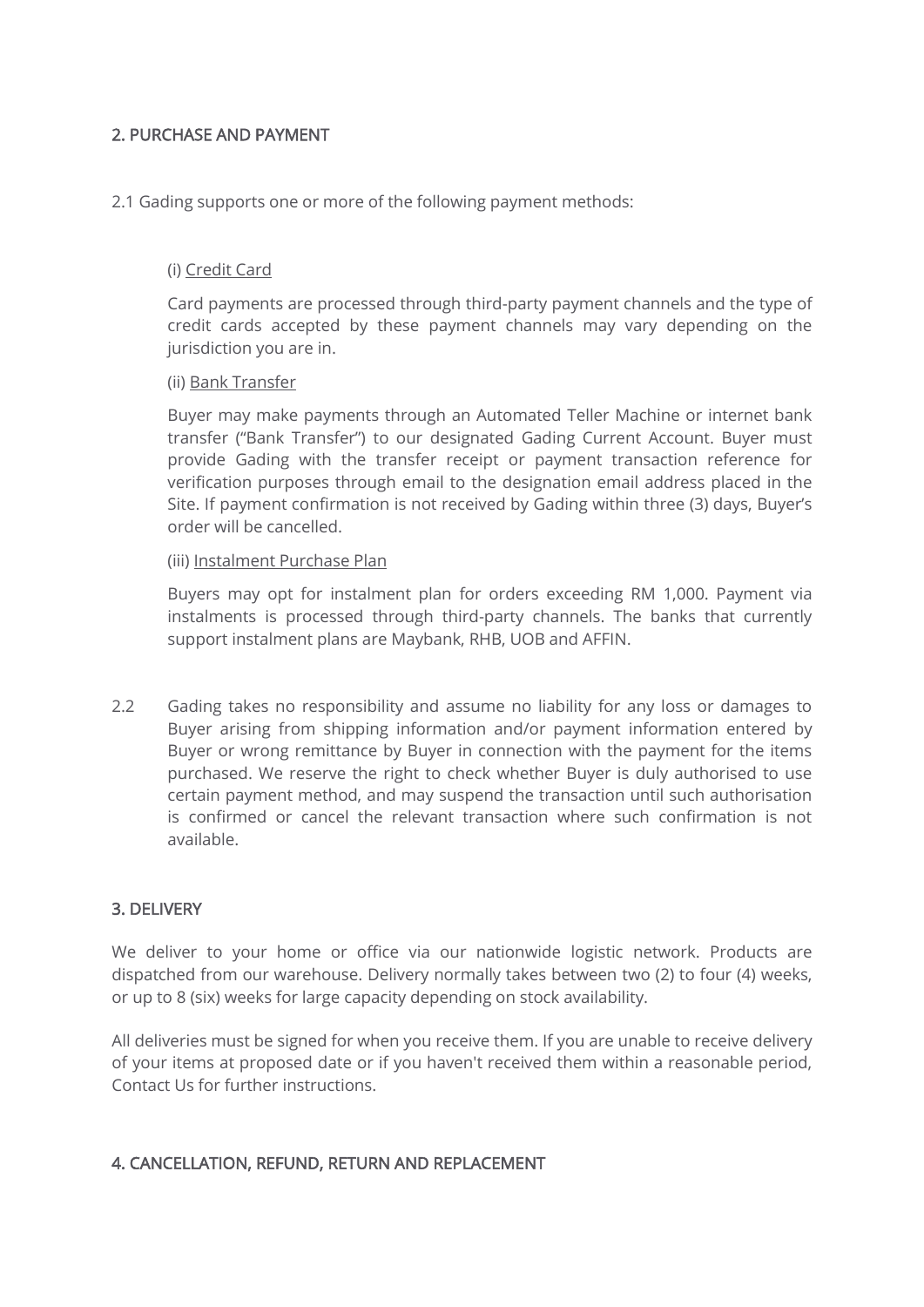- 4.1 Buyer may only cancel his/her order within 1 (one) week from payment date. Buyer will be refunded in full amount if cancellation is made within stipulated time above.
- 4.2 Buyer may request for return and replacement if Buyer received the wrong product, or the product has a manufacturing defect.
- 4.3 Gading reserves the right to cancel any transaction on the Site and Buyer agrees that Buyer's sole remedy will be to receive a refund of the Buyer's Purchase Monies paid into Buyer's Saving / Current account used for payment.

## 5. GADING's RESPONSIBILITIES

- 5.1 Gading shall properly manage and ensure that relevant information such as the price and the details of items, inventory amount and terms and conditions for sales is updated on the Site and shall not post inaccurate or misleading information.
- 5.2 The price of items for sale will be determined at Gading own discretion. The price of an item and shipping charges shall include the entire amount to be charged to Buyer such as sales tax, value-added tax, tariffs, etc. and Gading shall not charge Buyer such amount additionally and separately.
- 5.3 Gading shall issue receipts, credit card slips or tax invoices to Buyer.
- 5.4 Gading acknowledges and agrees that Gading will be responsible for paying all taxes, customs and duties for the item sold.

## 6. GENERAL PROVISIONS

- 6.1 Gading reserves all rights not expressly granted herein.
- 6.2 Gading may modify these Terms of Service at any time by posting the revised Terms of Service on this Site. Your continued use of this Site after such changes have been posted shall constitute your acceptance of such revised Terms of Service.
- 6.3 You may not assign, sublicense or transfer any rights granted to you hereunder or subcontract any of your obligations.